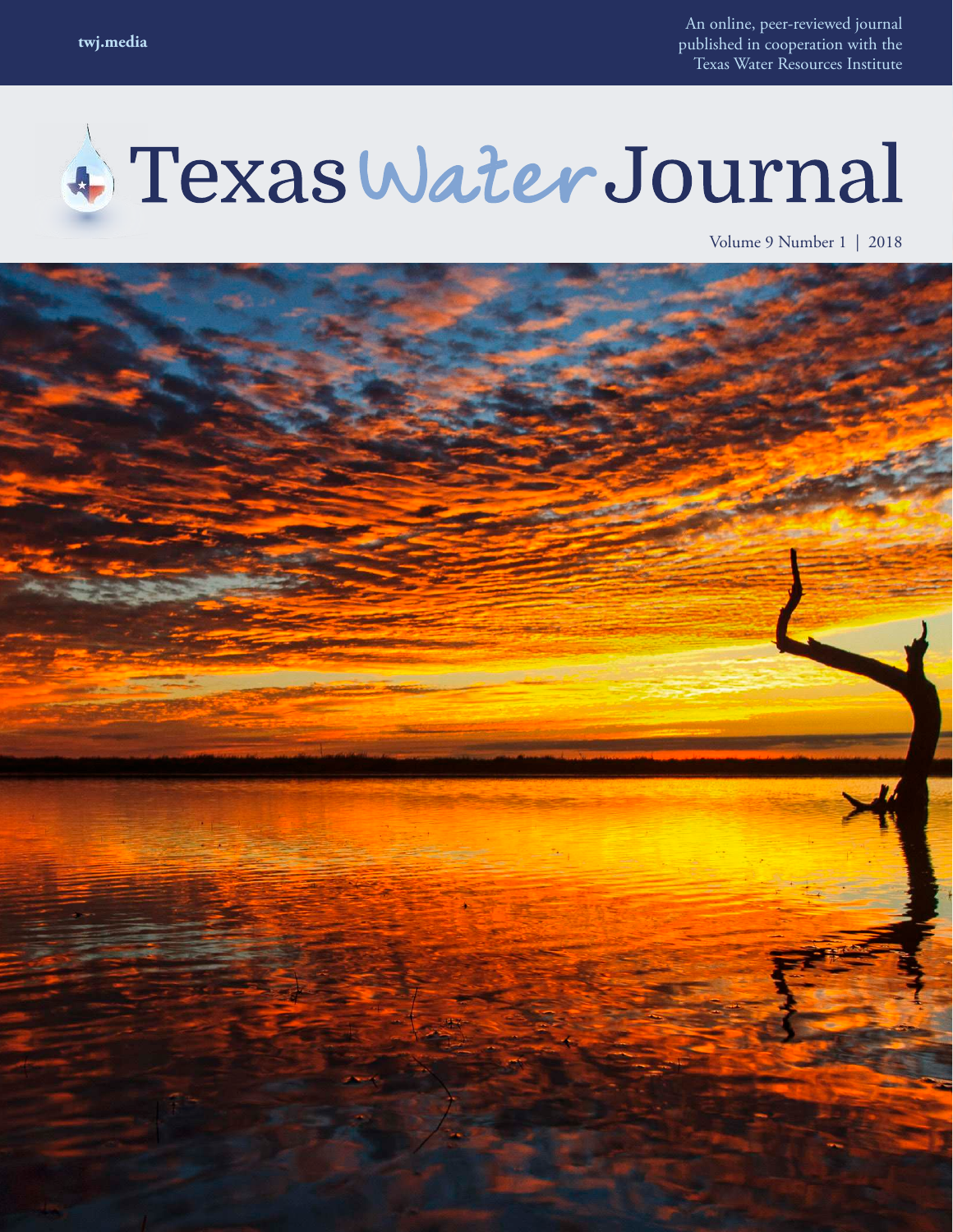

Volume 9, Number 1 2018 ISSN 2160-5319

*twj.media*

THE TEXAS WATER JOURNAL is an online, peer-reviewed journal devoted to the timely consideration of Texas water resources management, research, and policy issues. he journal provides in-depth analysis of Texas water resources management and policies from a multidisciplinary perspective that integrates science, engineering, law, planning, and other disciplines. It also provides updates on key state legislation and policy changes by Texas administrative agencies.

For more information on TWJ as well as TWJ policies and submission guidelines, please visit *twj.media*.

**Editorial Board** Todd H. Votteler, Ph.D. Editor-in-Chief Collaborative Water Resolution LLC

Kathy A. Alexander, Ph.D.

Gabriel Collins, J.D. Center for Energy Studies Baker Institute for Public Policy

Robert L. Gulley, Ph.D. Texas Comptroller of Public Accounts

Robert E. Mace, Ph.D. Meadows Center for Water and the Environment Texas State University

Ken A. Rainwater, Ph.D. Texas Tech University

Rosario Sanchez, Ph.D. Texas Water Resources Institute

**Managing Editor** Kathy Wythe Texas Water Resources Institute

**Layout Editor** Sarah Richardson Texas Water Resources Institute

**Staf Editor** Kristina J. Trevino, Ph.D. Trinity University

he Texas Water Journal is published in cooperation with the Texas Water Resources Institute, part of Texas A&M AgriLife Research, the Texas A&M AgriLife Extension Service, and the College of Agriculture and Life Sciences at Texas A&M University.



*Cover photo:* Sunrise over Coastal Bend Bays & Esturaries Program land. *©2017* John Reuthinger. See winning photos at WildlifeinFocus.org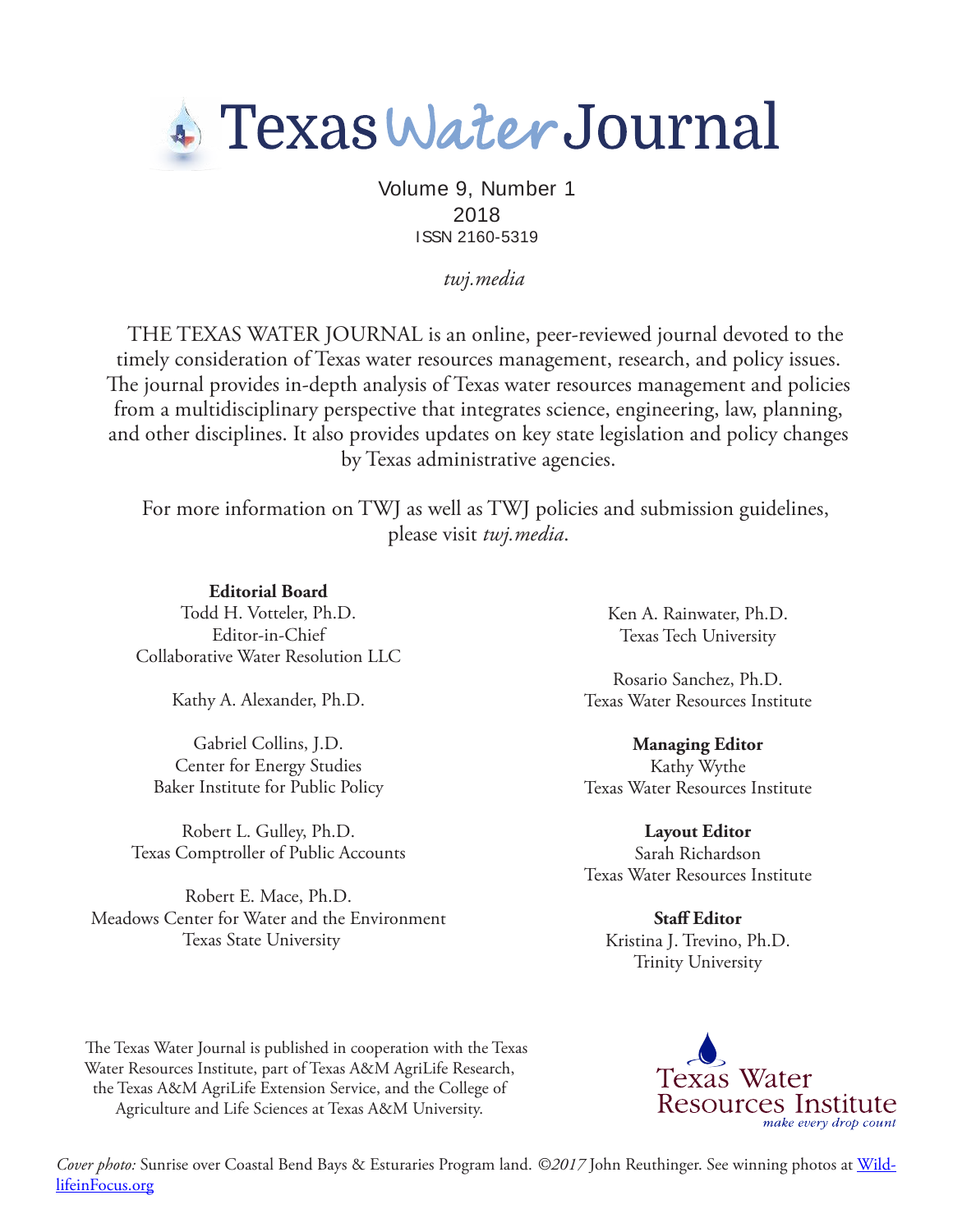# **Texas' water quality challenge and the need for better communication in an era of increasing water quality contamination events**

Sapna Mulki<sup>1\*</sup>, Carlos Rubinstein<sup>2</sup> and Julianne Saletta<sup>3</sup>

**Abstract:** As Texas cities experience an increase in incidents associated with water quality contamination, the need for public education and engagement increases. The discussion in this paper identifies, based on publicly available data, three of the most common incidents in Texas related to drinking water and environmental contamination: boil water notices (BWNs), sanitary sewer overlows (SSOs), and lead in drinking water. Trends observed from 2011 to 2016 indicate a sharp upward increase in the incidents of such events. Increased frequency of incidents that threaten water quality often erodes public trust in the city and utility, thus making it more difficult in the long term to get public support for increased investment in water and wastewater infrastructure. he recommendations in this study focus on how to manage communications when events associated with water quality create a public relations challenge for city and utility leaders.

**Keywords:** Safe Drinking Water Act, Environmental Protection Agency, MCLs, Maximum Contaminant Levels, Texas Commission on Environmental Quality, Texas Water Development Board

<sup>1</sup>Principal at Water Savvy Solutions, a water policy and education consulting firm in Austin, TX.

<sup>2</sup>Principal at RSAH2O, an environmental consulting firm in Austin, TX.

3Healthcare Associate at Golin, a communications agency in Chicago, IL.

\*Corresponding author: sapna@watersavvysolutions.com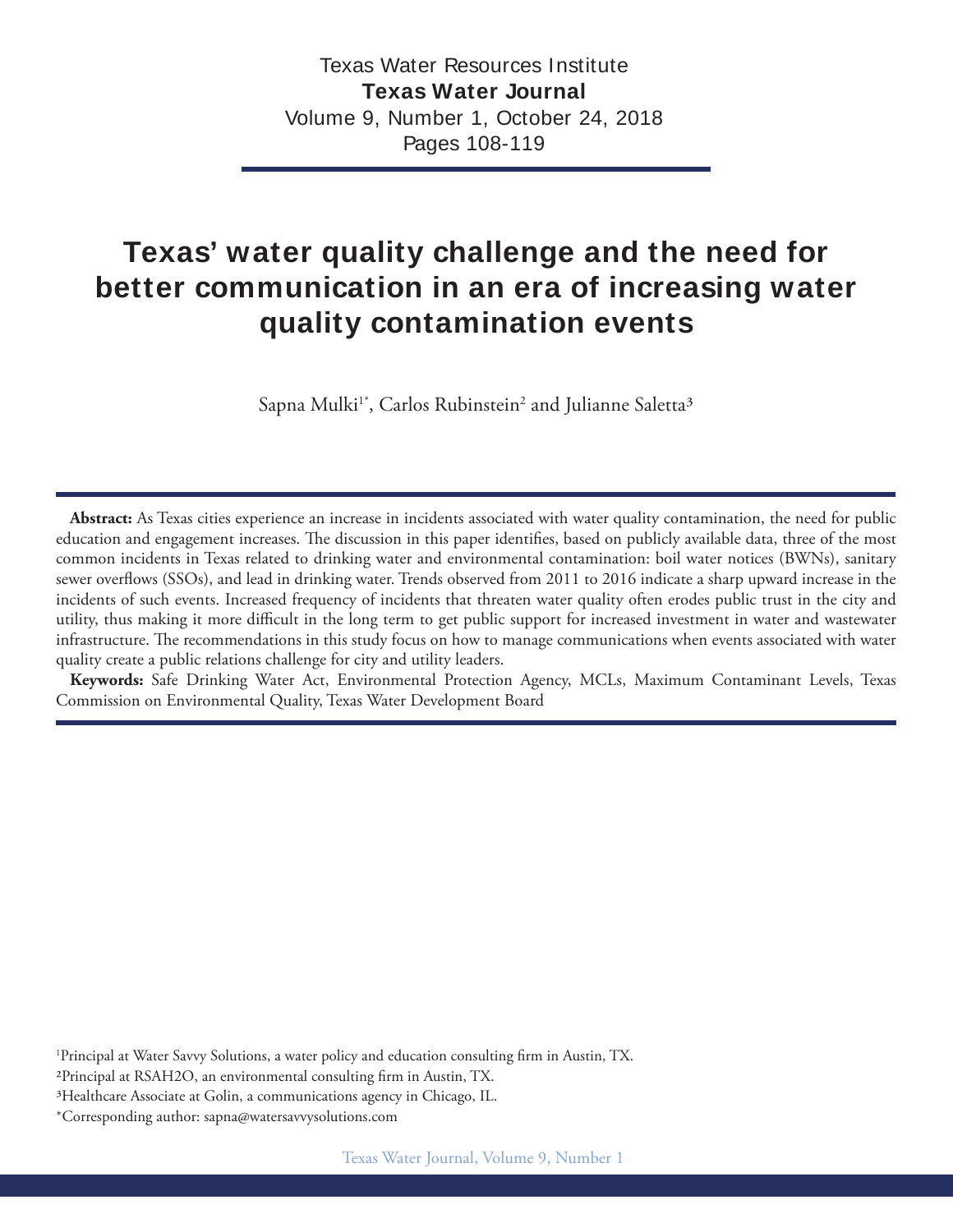| <b>Acronyms</b>        | Descriptive name                          |
|------------------------|-------------------------------------------|
| <b>TWDB</b>            | Texas Water Development Board             |
| <b>TCEQ</b>            | Texas Commission on Environmental Quality |
| <b>MCLs</b>            | Maximum Contaminant Levels                |
| <b>SDWA</b>            | Safe Drinking Water Act                   |
| <b>EPA</b>             | U.S. Environmental Protection Agency      |
| <b>BWNs</b>            | boil water notices                        |
| <b>SSO<sub>s</sub></b> | sanitary sewage overflows                 |
| LCPE(s)                | Lead Contamination Public Education       |

#### **Terms used in paper**

### **INTRODUCTION**

When Texans experience a threat to their water quality, it erodes public trust in city and utility leaders. That trust can take years to rebuild. The frequency of incidents threatening drinking water quality in Texas has increased over the past six years. In particular, incidents of boil water notices (BWNs), sanitary sewer overflows (SSOs), and Lead Contamination Public Education (LCPE) increased by 73%, 983%, and 1,300%, respectively, from January 2011 to December 2016.

The above-mentioned trend forewarns of how relationships between utilities and customers will deteriorate if these events persist and city and utility leaders cannot efectively communicate and reassure their users. To be sure, cities and utilities are actively implementing corrective measures to address these types of incidents; how these measures are communicated also impacts customers' views. Trust and dependability are values city and utility leaders need to engender in their customers, especially since infrastructure financing is heavily dependent on taxpayers' contributions, and thus their perceptions.

Public relations will increasingly become a critical part of the city and utility leaders' jobs because Texas' water and wastewater infrastructures are aging and in desperate need of repair and replacement. According to the Texas Section of the American Society of Civil Engineers (2012), Texas requires \$33.9 billion to address water infrastructure issues over the next 20 years.

he need for increased investment will ultimately lead to higher water rates. Rates are the only low-cost means cities and utilities have at their disposal to raise the needed funds within a short amount of time. Therefore, it is necessary that customers understand the true cost of delivering water. Water quality crises and the mismanagement of rate increases, along with other situations, will only create obstacles to changing customer's minds on the ability of utilities to perform their job adequately.

To demonstrate the extent of the water quality issues in Texas, the authors analyzed the data on three types of incidents between 2011 and 2016 most commonly associated with threats to drinking water quality: BWNs, SSOs, and LCPE. The frequency of the incidents is correlated with other variables: duration, population density, and water regions as defined by the Texas Water Development Board (TWDB) regional water planning groups (See Figure 1).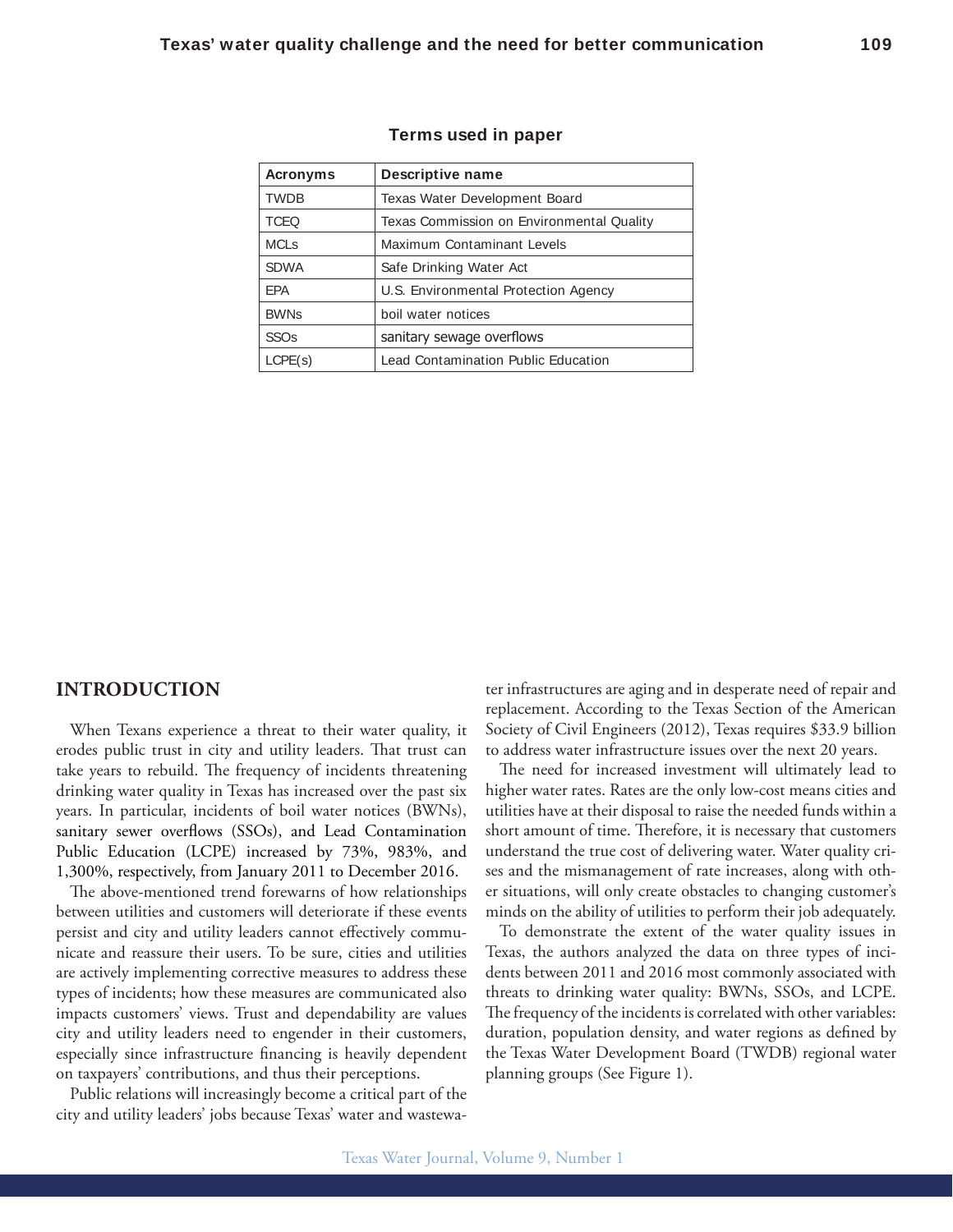

**Figure 1:** Regional water planning areas. Source: Texas Water Development Board.

BWNs are issued when a utility suspects harmful levels of bacteria and other pathogens are in the drinking water supply. During such incidents, consumers are advised to boil and then cool the water prior to consumption. "Common reasons for a boil water notice include loss of pressure in the distribution system and loss of disinfection. BWNs often result from other events such as waterline breaks, treatment disruptions, power outages, and floods (NY.GOV 2016)."

SSOs occur when raw sewage spills out of a collection system and into the environment—whether into a basement, out of manholes, onto a street, or into a waterway—before reaching a treatment plant. In a report to Congress, the U.S. Environmental Protection Agency (EPA) estimated up to 75,000 SSO events occur per year (EPA 2004), often during extreme wet weather patterns, such as floods, blocking sewage systems. Coastal cities are especially vulnerable due to extreme weather flooding, such as hurricanes. This is true particularly for Texas cities along the Gulf Coast.

Frequent SSO occurrences are indicative of failing infrastructure, lack of maintenance, inefective operational procedures, and inadequate flow capacity (US EPA 2016a). The Texas Commission on Environmental Quality **(**TCEQ) recognizes the increase in SSO incidents and in 2004 established a compliance agreement coupled with a discretion-driven enforcement program called the SSO Initiative. This find-it-and-fix-it approach incentivizes corrective action by cities and utilities.

he initiative addresses "an increase in SSOs due to aging collection systems throughout the state and encourage(s) corrective action before there is harm to human health and safety or the environment (TCEQ c2002-2018)."

Lead contamination in drinking water is considered detrimental to humans if sample results indicate a value of 15 parts per billion, according to TCEQ (following EPA guidance). Under Title 30 of the Texas Administrative Code and per the federal Lead and Copper Rule, public water systems are required to issue LCPE notices if they exceed this lead action level.

Lead in drinking water generally occurs because of corrosion of water pipes installed over 30 years ago or due to chemical reactions. Lead contamination is a silent threat as it does not give a unique taste or color to water; lead in pipes can only be detected through the testing of drinking water or by blood tests of those who drink the water. Lead also has long-lasting health impacts, including lifelong learning disabilities in children.

# **METHODOLOGY**

In fall 2016, data sets on the total number of BWNs, SSOs, and LCPEs reported in Texas between January 2011 and December 2016 were acquired from TCEQ via a public information request. Data on BWNs were organized by entity (i.e., public and private utilities), date the event began, and a tracking number. In the case of SSOs, the data sets included the date of the SSO, water region, city, total units spilled, source of incident when available, and the water bodies impacted when applicable. Finally, LCPEs were organized by public water systems that delivered such notices and the date that notices were issued to the public.

To create uniformity among the data sets, each of the spreadsheets was reorganized by the total number of incidents by year and by water region. The regions are identified alphabetically starting from Region A all the way to P. Based on the tabulated data, line charts (See Figures 2, 3, 4, and 5 and Tables 1, 2, and 3) were generated to display the trends in the total number of incidents in each region over a six-year period. The data were also organized by population in each region to determine the correlation between population and the frequency of incidents associated with SSOs, BWNs, and LCPEs.

# **RESULTS**

Between 2011 and 2016, the number of reported incidents associated with SSOs, BWNs and LCPEs increased significantly. Regions observed to have higher rates of incidents also have a high population density and are located close to or by the Gulf Coast. Increased awareness, visibility, and concern of water quality impacts from such incidents in densely populated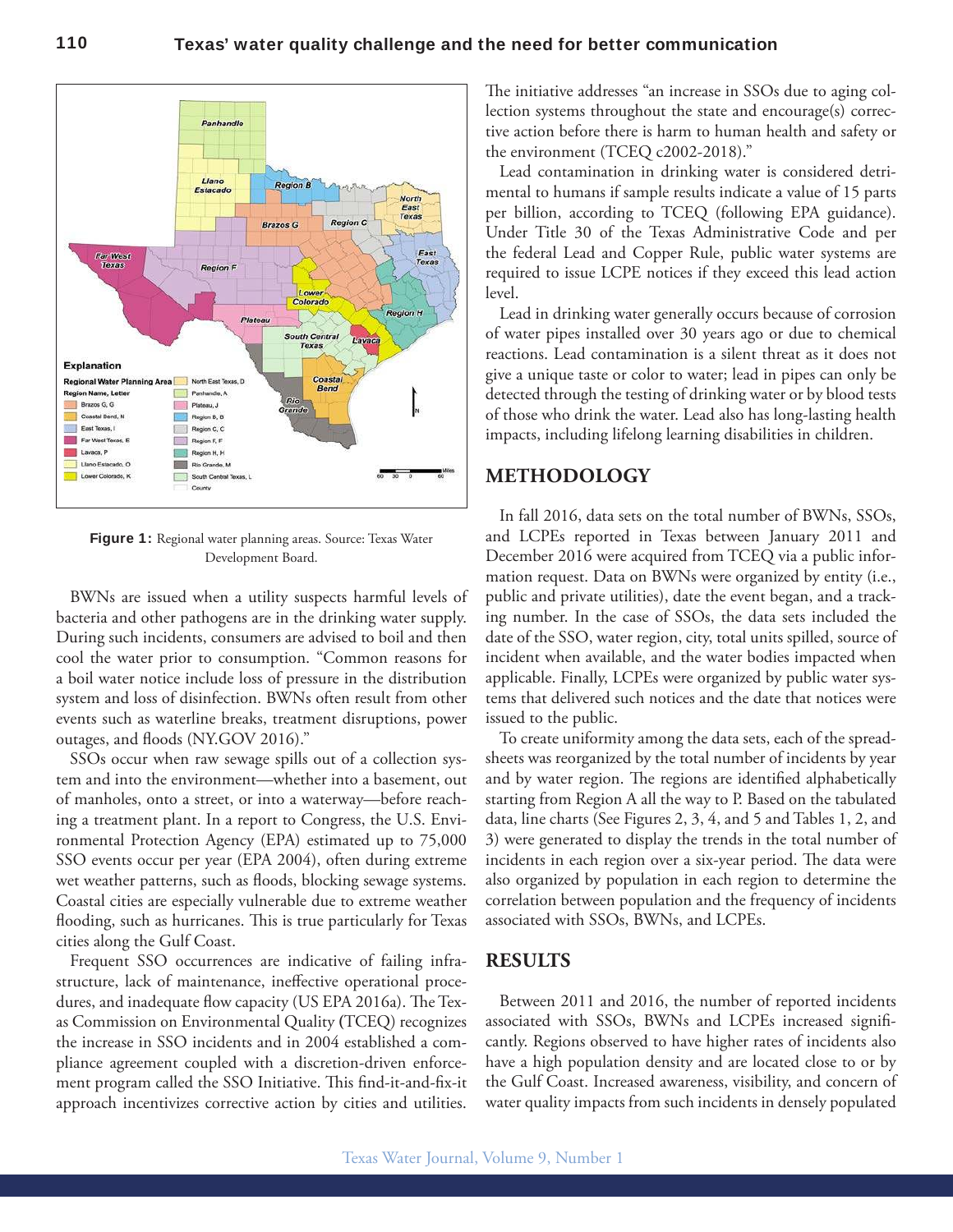|                 | 2011     | 2012 | 2013           | 2014  | 2015           | 2016 | <b>Total</b> |
|-----------------|----------|------|----------------|-------|----------------|------|--------------|
| <b>Region A</b> | 2        | 5    | 5              | 6     | 11             | 9    | 38           |
| <b>Region B</b> | 7        | 16   | 12             | 5     | 11             | 5    | 56           |
| <b>Region C</b> | 29       | 71   | 73             | 77    | 126            | 86   | 462          |
| <b>Region D</b> | 29       | 38   | 55             | 57    | 68             | 47   | 294          |
| <b>Region E</b> | 2        | 3    | 9              | 4     | 3              | 3    | 24           |
| <b>Region F</b> | 21       | 32   | 22             | 26    | 30             | 20   | 151          |
| <b>Region G</b> | 66       | 148  | 159            | 181   | 247            | 191  | 992          |
| <b>Region H</b> | 109      | 181  | 186            | 253   | 249            | 145  | 1,123        |
| <b>Region I</b> | 193      | 332  | 308            | 282   | 311            | 214  | 1,640        |
| <b>Region J</b> | 2        | 5    | 9              | 5     | 11             | 2    | 34           |
| <b>Region K</b> | 57       | 66   | 96             | 118   | 144            | 85   | 566          |
| <b>Region L</b> | 12       | 27   | 24             | 52    | 101            | 84   | 300          |
| <b>Region M</b> | 3        | 14   | $\overline{7}$ | 5     | $\overline{7}$ | 9    | 45           |
| <b>Region N</b> | 6        | 24   | 29             | 15    | $\overline{7}$ | 4    | 85           |
| <b>Region O</b> | 6        | 27   | 27             | 25    | 20             | 34   | 139          |
| <b>Region P</b> | $\Omega$ | 1    | 1              | 3     | $\overline{2}$ | 1    | 8            |
| Total           | 544      | 990  | 1,022          | 1,114 | 1,348          | 939  | 5,957        |

**Table 1.** Total number of boil water notices by region from January 2011 to December 2016.

urbanized areas may drive increased reporting. Detailed results and trends for each type of incident are discussed below.

#### **Boil Water Notices (BWNs)**

he total number of BWNs recorded in the six-year period observed was 5,957 incidents. The annual number of incidents increased generally during the six-year period in all 16 regions. he overall increase—from 544 incidents reported in 2011 to 939 by the end of 2016—represents a 73% increase in the number of BWNs reported in Texas (See Table 1 and Figure 2).

Four regions—G, H, I, and K—recorded a higher than average number of incidents. Although the number of BWNs reported decreased in 2016, this is not an anomaly and could be attributed, in part, to reporting and recording inconsistencies, as well as a decrease in extreme weather events.

Regions G, H, I, and K are also high population centers, representing approximately 42% of the total Texas population. In addition to Houston-based Region H, Region G includes Abilene, Bryan, College Station, Killeen, Round Rock, Temple, and Waco; Region I includes Beaumont, Tyler, Port Arthur, Nacogdoches, and Lufkin; and Region K includes Austin, Bay City, Plugerville, and Fredericksburg.

A notable spike can be seen between 2011 and 2012 where incidents increased by 82% from 544 to 990, respectively. The spike is most likely attributed to the regional impacts noted from the severe drought that began in 2009 and peaked in 2011. Severe droughts and resulting soil moisture loss can damage infrastructure, resulting in line leaks, water main breaks, and overall system pressure loss.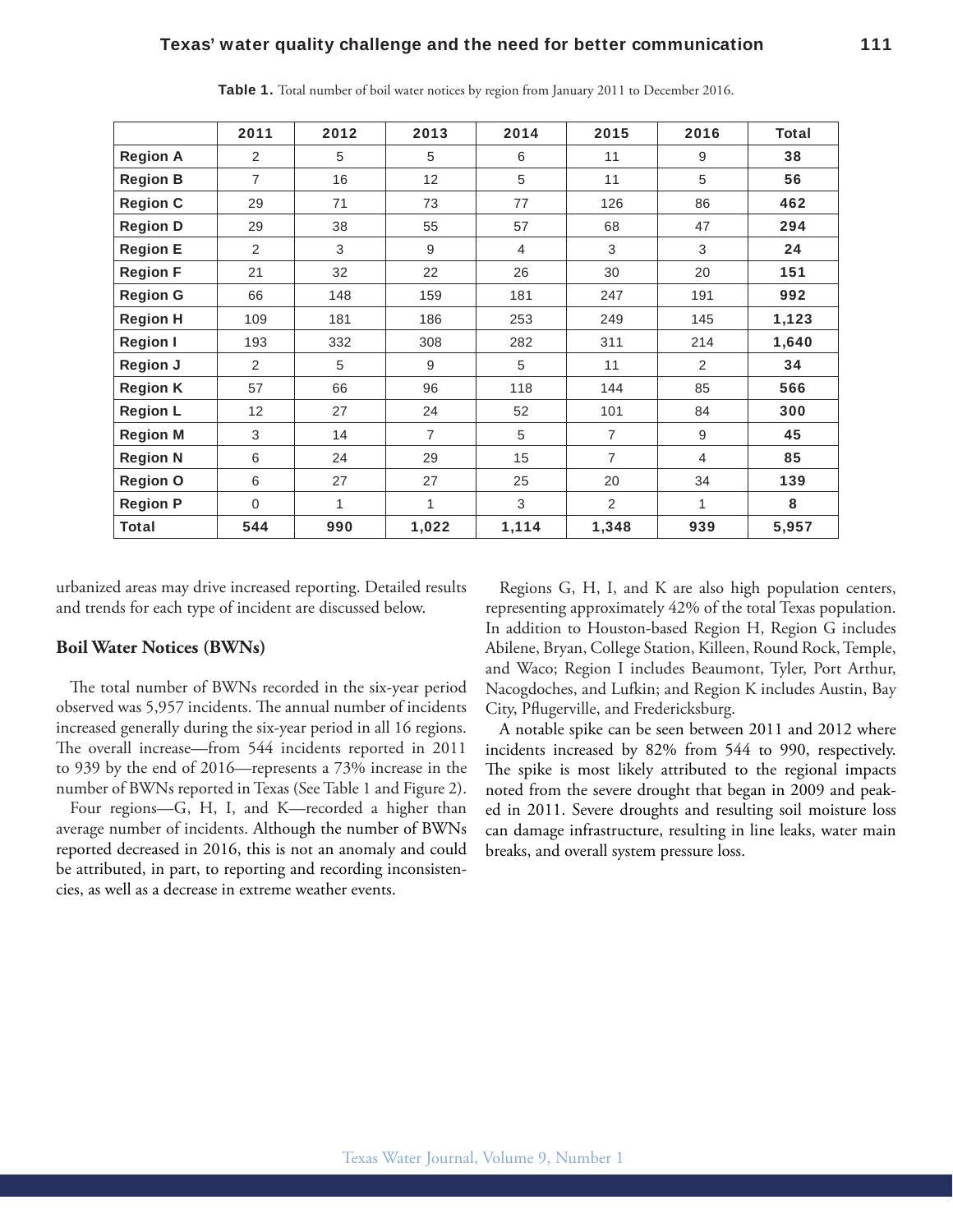

Figure 2. Total number of boil water notices by region from January 2011 to December 2016.

#### **Sanitary Sewer Overlows (SSOs)**

In the six-year period examined, there were 7,982 SSO incidents; the total rose by 983% over this period with approximately 424 incidents in 2011 and 4,594 in 2016 across all 16 regions (See Table 2 and Figure 3). Five of the regions—F, G, H, K, and L—recorded a higher-than-average number of SSOs over the six-year period; Regions H and L recorded the highest total number of SSOs at 2,468 and 1,916, respectively. These regions are also high population centers, representing approximately 50% of the total Texas population.

The largest cities in Region H are Houston and Galveston, while the largest cities in Region L are San Antonio, Victoria, San Marcos, and New Braunfels. Both Region H and L include segments of the Gulf Coast, making them more susceptible to extreme wet weather conditions, often causing flooding. Floods can overwhelm aging wastewater systems and result in SSOs.

here were two notable spikes observed in the SSO data. The first spike occurred between 2014 and 2015, during which the number of reported statewide SSO incidents increased by 79%, which was likely caused by the heavy rainfall and resulting flooding at the end of the 2010–2014 Texas drought. The second spike was specific to Region H, where the number of SSOs rose from 75 in 2015 to 2,364 in 2016. This spike was driven mainly by Region H and the history of SSO incidents and response to the same by the Greater Houston area in particular.

he Houston region is known for subsidence issues. Periods of drought followed by flooding can cause significant soil movement, particularly in clay soil areas. This movement can wreak havoc on infrastructure and cause flooding events that increase infiltration to sewer systems, which can then quickly overtake their design capacity, resulting in SSOs.

he city of Houston, recognizing the need to remedy these SSO trends, has undertaken a multiyear infrastructure replacement program. A report from the Houston Chronicle claims that "ramping up maintenance and educating the public on how to avoid clogging Houston's 6,700 miles will cost up to \$5 billion (Morris 2016)."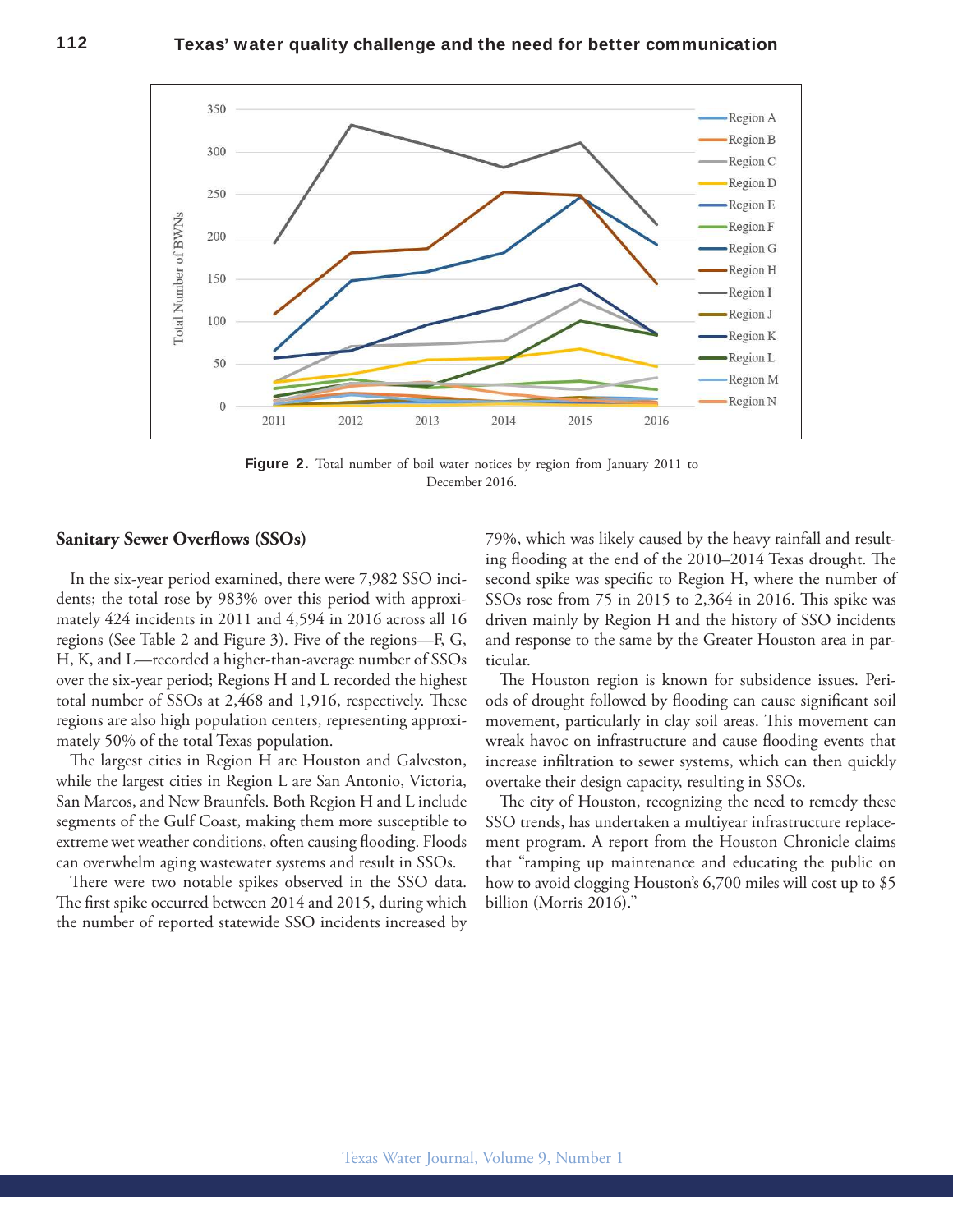|                 | 2011           | 2012             | 2013           | 2014           | 2015           | 2016           | Total    |
|-----------------|----------------|------------------|----------------|----------------|----------------|----------------|----------|
| <b>Region A</b> | $\Omega$       | $\mathbf 0$      | $\Omega$       | 59             | 27             | 33             | 119      |
| <b>Region B</b> | $\Omega$       | $\mathbf 0$      | $\Omega$       | $\mathbf 0$    | 9              | 38             | 47       |
| <b>Region C</b> | $\overline{2}$ | 30               | 5              | $\overline{4}$ | 46             | 399            | 486      |
| <b>Region D</b> | $\Omega$       | 1                | $\overline{7}$ | 3              | 26             | 33             | 70       |
| <b>Region E</b> | 16             | $\overline{7}$   | 3              | 6              | $\mathbf 0$    | 19             | 51       |
| <b>Region F</b> | 95             | 74               | 60             | 91             | 97             | 91             | 508      |
| <b>Region G</b> | 106            | 310              | 1              | $\overline{4}$ | 21             | 375            | 817      |
| <b>Region H</b> | 1              | 14               | 9              | 5              | 75             | 2,364          | 2,468    |
| <b>Region I</b> | 2              | 2                | $\mathbf 0$    | 3              | 82             | 415            | 504      |
| <b>Region J</b> | $\Omega$       | $\boldsymbol{0}$ | $\mathbf 0$    | $\Omega$       | $\overline{4}$ | 25             | 29       |
| <b>Region K</b> | $\Omega$       | 1                | 1              | 153            | 266            | 279            | 700      |
| <b>Region L</b> | 201            | 269              | 436            | 267            | 384            | 359            | 1,916    |
| <b>Region M</b> | $\Omega$       | $\mathbf{1}$     | $\Omega$       | $\mathbf 0$    | $\overline{0}$ | $\overline{2}$ | 3        |
| <b>Region N</b> | 1              | 5                | $\overline{7}$ | 6              | $\overline{2}$ | 113            | 134      |
| <b>Region O</b> | $\Omega$       | $\mathbf 0$      | $\Omega$       | 16             | 65             | 49             | 130      |
| <b>Region P</b> | $\Omega$       | $\Omega$         | $\Omega$       | $\Omega$       | $\Omega$       | $\Omega$       | $\bf{0}$ |
| <b>Total</b>    | 424            | 714              | 529            | 617            | 1,104          | 4,594          | 7,982    |

**Table 2.** Total number of sanitary sewer overlows by region from January 2011 to December 2016.



Figure 3. Total number of sanitary sewer overflows by region from January 2011 to December 2016.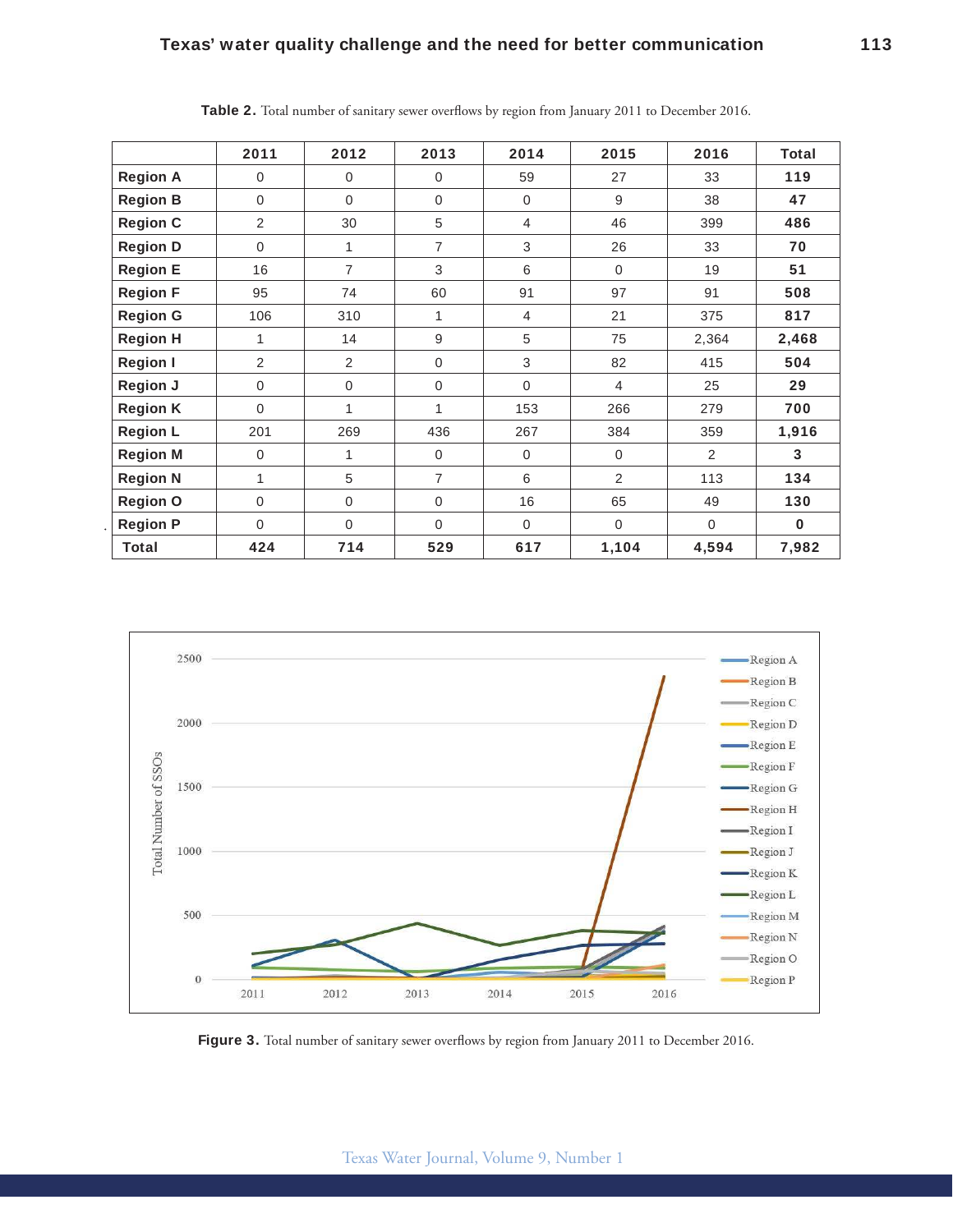# **114 Texas' water quality challenge and the need for better communication**

|                 | 2011        | 2012         | 2013           | 2014           | 2015        | 2016           | <b>Total</b>   |
|-----------------|-------------|--------------|----------------|----------------|-------------|----------------|----------------|
| <b>Region A</b> | $\mathbf 0$ | $\mathbf 0$  | $\mathbf 0$    | 1              | $\mathbf 0$ | $\overline{0}$ | 1              |
| <b>Region B</b> | $\mathbf 0$ | $\mathbf 0$  | $\mathbf 0$    | $\mathbf 0$    | $\mathbf 0$ | 1              | 1              |
| <b>Region C</b> | $\mathbf 0$ | $\mathbf 0$  | $\overline{4}$ | 1              | 2           | 1              | 8              |
| <b>Region D</b> | $\Omega$    | $\mathbf 0$  | 1              | 4              | 3           | $\Omega$       | 8              |
| <b>Region E</b> | $\Omega$    | $\mathbf{0}$ | $\mathbf 0$    | 3              | $\mathbf 0$ | $\Omega$       | 3              |
| <b>Region F</b> | $\Omega$    | $\mathbf 0$  | 1              | $\sqrt{3}$     | 5           | 1              | 10             |
| <b>Region G</b> | 1           | 1            | 3              | 9              | 2           | 8              | 24             |
| <b>Region H</b> | 1           | 2            | 21             | 28             | 35          | 21             | 108            |
| <b>Region I</b> | $\mathbf 0$ | $\mathbf 0$  | 3              | 2              | 3           | 1              | 9              |
| <b>Region J</b> | $\Omega$    | 1            | 3              | $\overline{4}$ | 1           | $\overline{0}$ | 9              |
| <b>Region K</b> | $\Omega$    | $\Omega$     | $\overline{7}$ | 6              | 5           | $\overline{4}$ | 22             |
| <b>Region L</b> | 1           | $\mathbf 0$  | $\overline{4}$ | $\overline{4}$ | 5           | 3              | 17             |
| <b>Region M</b> | $\Omega$    | $\mathbf 0$  | $\mathbf 0$    | $\mathbf 0$    | $\mathbf 0$ | $\mathbf 0$    | $\bf{0}$       |
| <b>Region N</b> | $\mathbf 0$ | $\mathbf 0$  |                | $\mathbf 0$    | 1           |                | 3              |
| <b>Region O</b> | $\mathbf 0$ | $\mathbf 0$  | $\mathbf 0$    | $\mathbf 0$    | 1           | 1              | $\overline{2}$ |
| <b>Region P</b> | $\Omega$    | $\mathbf 0$  | $\Omega$       | $\mathbf 0$    | 1           | $\Omega$       | 1              |
| <b>Total</b>    | 3           | 4            | 48             | 65             | 64          | 42             | 226            |

**Table 3.** Total number of lead contamination public education notices by region from January 2011 to December 2016.

#### **Lead Contamination Public Education (LCPE)**

In comparison to SSOs and BWNs, public education notices related to lead contamination decreased during the six-year period. However, there was an overall increase in the number of LCPEs recorded, totaling 226 incidents. The number of incidents increased consistently during the same period in all 16 regions (See Table 3 and Figure 4). Overall, a sharp increase of almost 1,300% is observed in the same six-year period.

here was a notable spike between 2012 and 2013 where reported incidents increased by 1,100% from 4 to 48, respectively. This was most likely attributed to better reporting from the jurisdictions to TCEQ. In Region H, where the highest number of incidents was recorded, this trend was most likely due to the inluence from the petrochemical industry. Aging or poorly maintained infrastructure also contributed to the trend.

Four regions—G, H, K, and L—recorded a higher-than-average number of LCPEs. Most of the sources of LCPE notices were from industry followed by municipalities. In Region H, LCPE notices were largely attributed to the petrochemical industry, which is the region's largest economic sector and also "accounts for two-thirds of the petrochemical production in the United States (TWDB 2016a)."

The most pertinent trends in lead notices relate to the population and geographical location of each region. The majority of incidents occurred in Central and East Texas (along the I-35 corridor) and Region C where the population is dense. Region C includes the Dallas-Fort Worth metropolitan area and the fastest growing regions in the state (TWDB 2016b). As previously mentioned, part of this observed increase may be due to the large and dense population and to increased awareness and monitoring of discrete sites (specific schools, churches, industrial facilities, etc.), which may explain part of this observed increase.

Reports of lead in water samples do not necessarily indicate system-wide problems, although areas with significant population growth over the last decade can benefit from newer infrastructure and plumbing codes, thus reducing the incidents of reported lead in drinking water. Within older developed areas, many instances of reported lead in water can be attributed to post-meter in-property plumbing, which may be of significant age.

# **Overall Results**

Despite the few mentioned limitations, the authors believe TCEQ data provides enough detailed information to make the study conclusive. There are various factors possibly causing the fluctuations in total incidents recorded, such as dilapidating infrastructure, extreme weather events, and inconsistent reporting/recording. For this reason, the data analysis focused on overall trends in the six-year period and made note of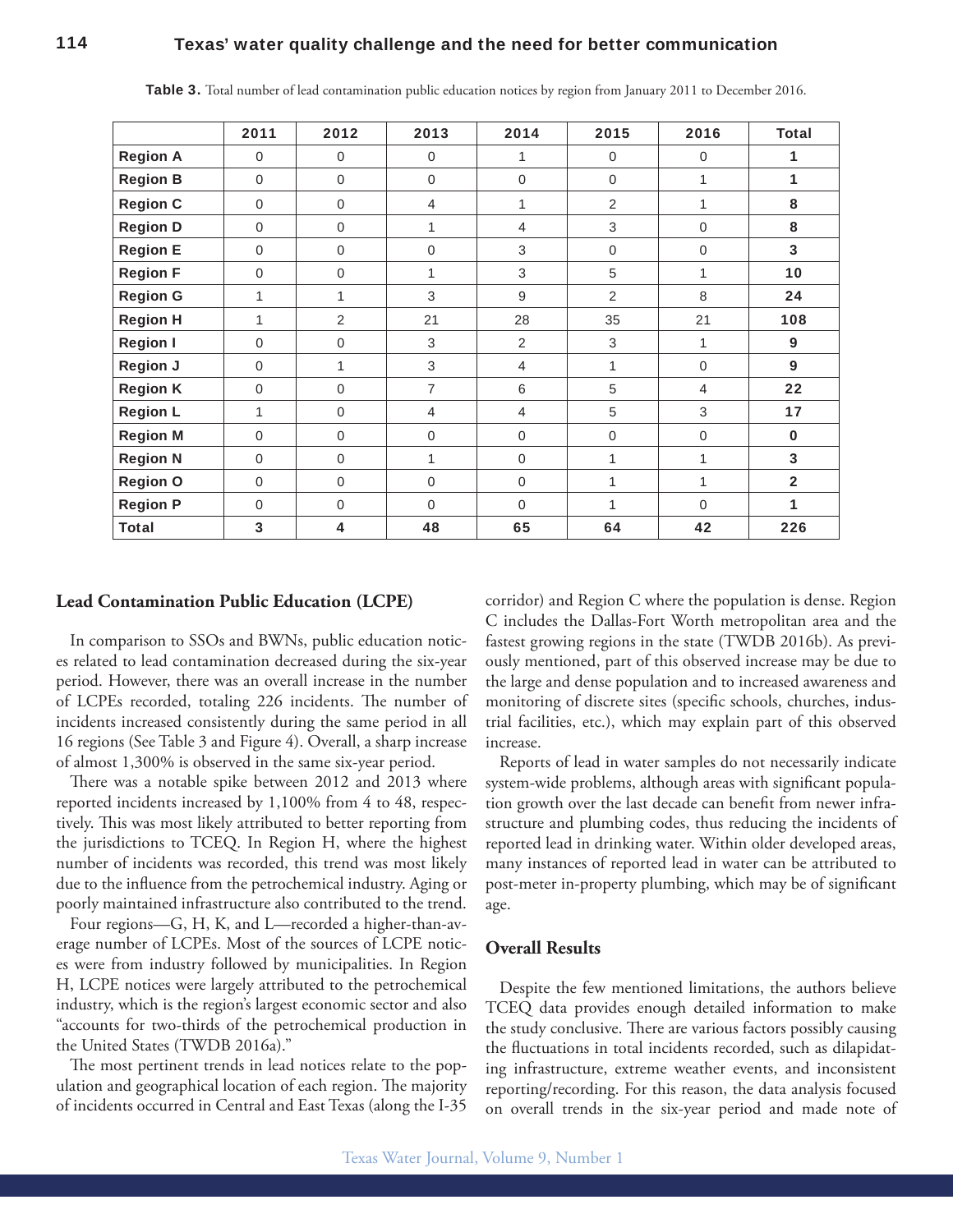

**Figure 4.** Total number of lead contamination public education notices by region from January 2011 to December 2016.

unique factors as it relates to population density, location, and unique weather patterns.

The study shows that regions with a population of one million or more (G, H, I, K, L, and M) are more likely to have a higher number of incidents associated with BWNs, SSOs, and LCPEs. These regions also happen to be close to or on the Gulf Coast, which makes their water and wastewater systems even more susceptible to extreme weather events, coupled with their aging infrastructure, which impacts capacity management and efficiency.

he data reveals an overall increase in BWNs, SSOs, and LCPEs issued in Texas from 2011 to 2016 (See Table 4). During the study time frame, BWNs increased about 73%, while SSO incidents increased 983%, and LCPE reports increased 1,300%. The formula to calculate the percentage difference is as follows:

(Total number of BWNs or SSOs or LCPEs in 2016 - Total number of BWNs or SSOs or LCPEs in 2011 x 100)/ Total number of BWNs or SSOs or LCPEs in 2011.

The overall trends suggest that there is an increasing frequency of threats to the water quality in Texas. The reasons for the trends are most likely due to pressure on aging water infrastructure from rapid population increases and increased frequency of extreme weather events e.g. flooding and hurricanes. As seen from the results discussion, some areas are driving these trends more than others are, such as Regions H and I. While other regions are low in comparison to the number of incidents between 2011 and 2016, it is important to note that the trend is still upward for most part.

It is important to note that west and northwest regions of the state observed fewer incidents than regions in Central or East Texas or by the Gulf Coast. The reason for such a trend is most likely due to the sparser populations in West Texas regions, along with the lower threat of extreme weather events such as hurricanes and flash flooding.

Unsurprisingly, the number of LCPE notices is relatively low. Lead contamination in drinking water supply is not common in the United States. However, the water crisis in Flint, Michigan, heightened public fears on the issue, especially because of the amplified risks to infants and children. With the EPA declaring that no level of lead is safe for children, the authors believe city and utility leaders have to make a greater investment in identifying the lead lines in their jurisdictions and replacing them in order to avoid another crisis similar to Flint (EPA 2016b).

The data analysis informed the authors' consideration of the regulatory and reporting standards informing the public on drinking water contamination. The significant overall increase in incidents related to BWNs, SSOs, and LCPEs highlights the need for utility officials to consider embedding crisis communications into their outreach strategies, if they have not done so already. Overall trends also strongly suggest an increase in incidents, especially in densely populated regions of the state, which makes the need for a dedicated crisis communication strategy even more compelling.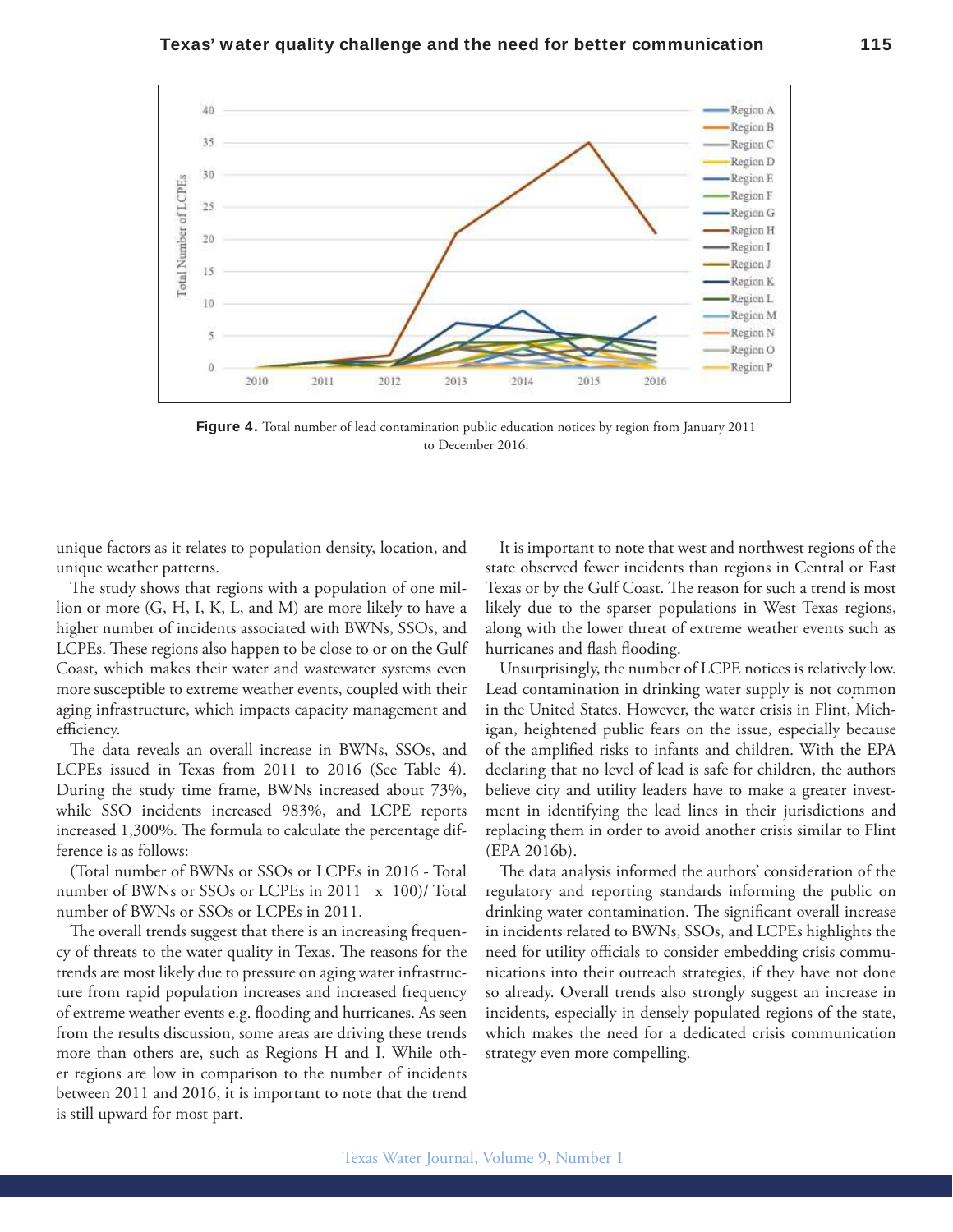|                      | <b>BWNs</b> | <b>SSO<sub>s</sub></b> | <b>LCPEs</b> | Total  |
|----------------------|-------------|------------------------|--------------|--------|
| 2011                 | 544         | 424                    | 3            | 971    |
| 2012                 | 990         | 714                    | 4            | 1,708  |
| 2013                 | 1,022       | 529                    | 48           | 1,599  |
| 2014                 | 1,114       | 617                    | 65           | 1,796  |
| 2015                 | 1,348       | 1,104                  | 64           | 2,516  |
| 2016                 | 939         | 4,594                  | 42           | 5,575  |
| Total                | 5,957       | 7,982                  | 226          | 14,165 |
| Percentage<br>Change | 73%         | 983%                   | 1,300%       |        |

**Table 4.** Total number of incidents in Texas from January 2011 to December 2016.



**Figure 5.** Total number of SSOs, BWNs and LCPEs in Texas from January 2011 to December 2016.

#### **Limitations**

The data provided by TCEQ have allowed for strong and conclusive results, the observation of specific trends, and the identification of correlations. However, data analysis was limited by a few ambiguities in the data sets. For example, there was a lack of data reported on the number of incidents, mainly SSOs and LCPEs, recorded between 2011 and 2013. Gaps in the data are most likely due to inconsistencies in data collection, monitoring, and reporting to TCEQ by the respective entities.

Another anomaly observed was in the data obtained on SSOs. Region K reported zero SSO incidents in 2011, and yet listed 919,984 gallons of sewage released. We were unable to ascertain the total number of incidents in 2011 or the rationale for such information management.

# **DISCUSSION – THE NEED FOR BETTER AND MORE COMMUNICATIONS**

To reduce these threats to drinking water safety, utilities will have to continue to invest in improving and maintaining their water and wastewater infrastructure, which is no easy feat. In the meantime, cities will most likely continue to experience water crises of varying proportions.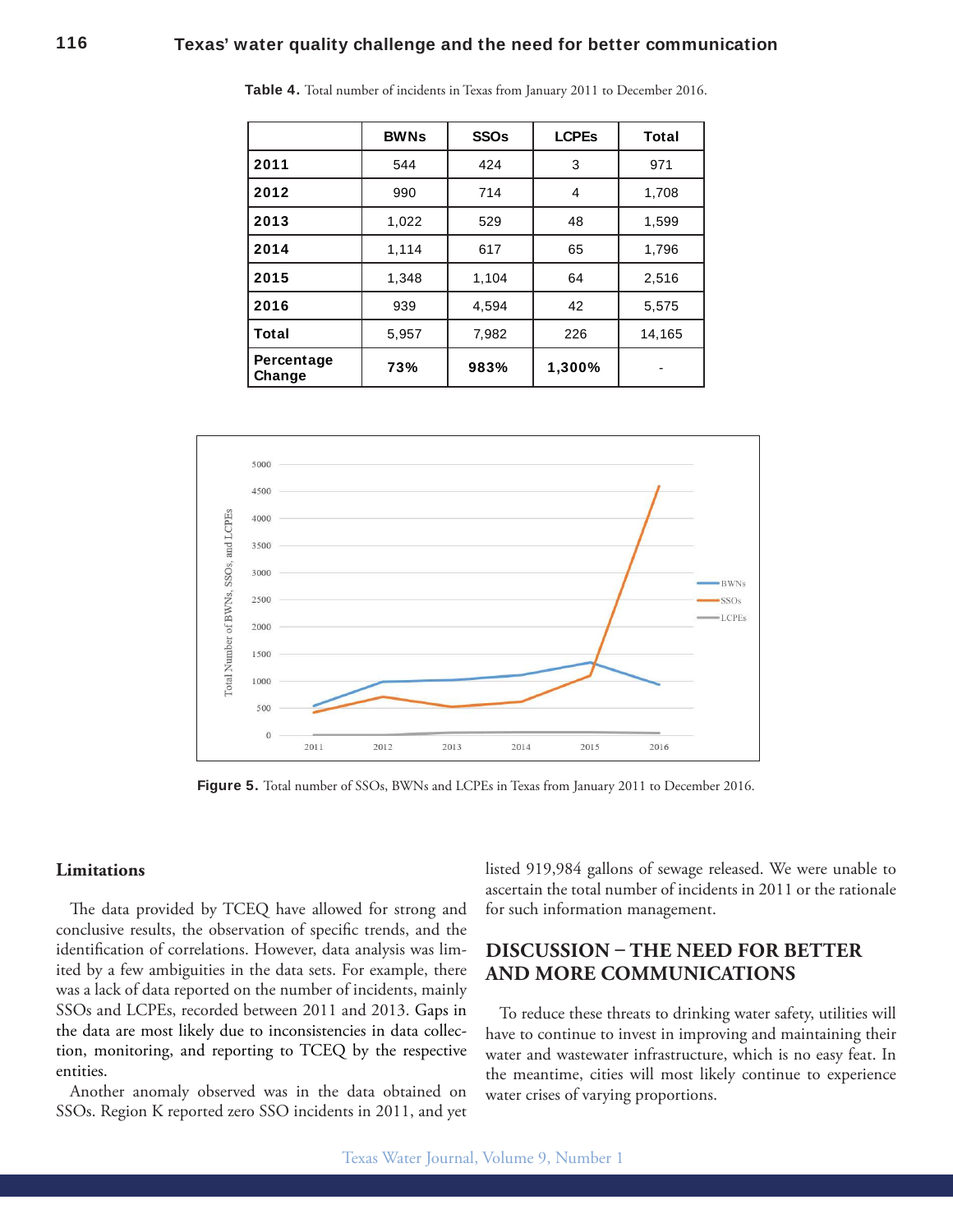Water crises often feed peoples' tendencies to exaggerate, incite chaos, and place blame. To prevent a water crisis from doing long-term damage to a company or municipality's reputation, they must invest in thorough communication strategies to engage and educate. A well-managed water crisis helps to manage costs, alleviate community unrest, prevent erosion of public trust, and maintain political credibility.

An example of customer-expressed loss of trust in a utility occurred southwest of Fort Worth, where residents experienced a six-week long BWN in 2016 (Walker 2016). Even after the notice was lifted, residents did not trust their water. One resident said of the impacted water provider, "hey seem like they don't care, which makes us not trust them even more and it just seems unethical. It's just not right (Walker 2016)."

Most political and utility leaders and staf who have had the misfortune of being caught in a crisis can attest to how quickly it can become divisive. False and inaccurate stories will often appear in the media, and interest groups will distract from the real issue at hand. Social media adds to the challenge by quickly fueling rumors, which only prolong and inlame the crisis.

During a crisis, there are certain fundamental values that must be integrated into every decision-making process within the utility before it publicly communicates to customers and the broader community. These basic principles of crisis communication include transparency and honesty, clarity and commitment, compassion and reassurance, and listening and engaging.

#### **Transparency and honesty**

Transparency and honesty form the backbone of eforts to maintain or rebuild trust and credibility. When a spokesperson is upfront about the cause of a crisis it demonstrates the utility is taking ownership of the situation and showing commitment to the public's welfare. Providing accurate and clear information is the first and most critical step to preventing a crisis from getting out of control. If there is no answer to a particular question, spokespeople can follow up with accurate answers at a later specified time.

Transparency can be demonstrated by divulging details regarding the steps being taken to address the crisis, through regular updates to the public. The consequences of a lack of such transparency, along with broken promises to the public and ambiguous communication techniques, can be damaging to the reputation of a utility or city. Reoccurring water quality crises can and have resulted in resignations of high-level pubic officials. This level of dissatisfaction can also drive voting trends toward change, particularly for local elected officials.

A classic example of where denial or lack of transparency exacerbated a water crisis was in Flint, Michigan. When confronted about his level of knowledge of the situation in Flint before it became public, Governor Rick Snyder of Michigan

denied knowledge of the lead contamination, adding, "I wish I would have asked more questions (Oosting and Carah 2016)." He did not provide enough evidence to the public to prove his lack of knowledge on the situation, which quickly made him a target for blame. "...The idea that every one of his top staff were actively debating the Flint Water Crisis and that he was unaware is no longer credible," State Representative Jeff Irwin said (Oosting and Carah 2016).

To this day Governor Snyder's role in the crisis is being questioned. According to a new report from the University of Michigan School of Public Health, Governor Snyder "bears significant legal responsibility for the (Flint water) crisis based on his supervisory role over state agencies (Fonger 2018)."

#### **Clarity and commitment**

Clarity and commitment in providing the facts about a water safety crisis will help ensure that the situation is neither exaggerated nor underemphasized. Facts need to be presented simply and without jargon. Sometimes information spread via mainstream or social media is inaccurate or untrue. Online rumors and "fake news" spread quickly and can turn people against an agency overnight.

Inaccuracies about the cause of a crisis only fuel doubt and mistrust in the utility as credible, ethical, and responsible leaders in the community. The facts about a crisis need to be communicated repeatedly, like a mantra, in order to ensure continuous visibility and factual coverage of the situation in local media.

Commitment can be demonstrated by taking responsibility for a situation and its solution, and by ensuring that the facts are disseminated. However, *saying* civic or utility leaders are committed to resolving a crisis without being transparent about the actions being taken serves no purpose.

An example of leaders missing a chance to express commitment has been seen in situations where heavy rains have resulted in several SSOs. In one such incident, local officials did not communicate any actions being taken to solve the problem, instead saying, "here is no way to prevent raw sewage from spewing into the streets when we receive as much rain as we did (Quinn 2015)."

Instead of implying that the problem could not be solved, the city officials should have communicated its focus and commitment to fixing the issue and concrete steps to prevent a reoccurrence. City officials could have also taken the incident as an opportunity to explain why SSOs occur and what the City is doing to reduce incidents.

A good example of a water utility that took responsibility for its actions and went above and beyond to demonstrate its commitment is the San Antonio Water System (SAWS) when it was hit with an EPA consent decree to curb sewer spills by investing an additional \$492 million in infrastructure and maintenance.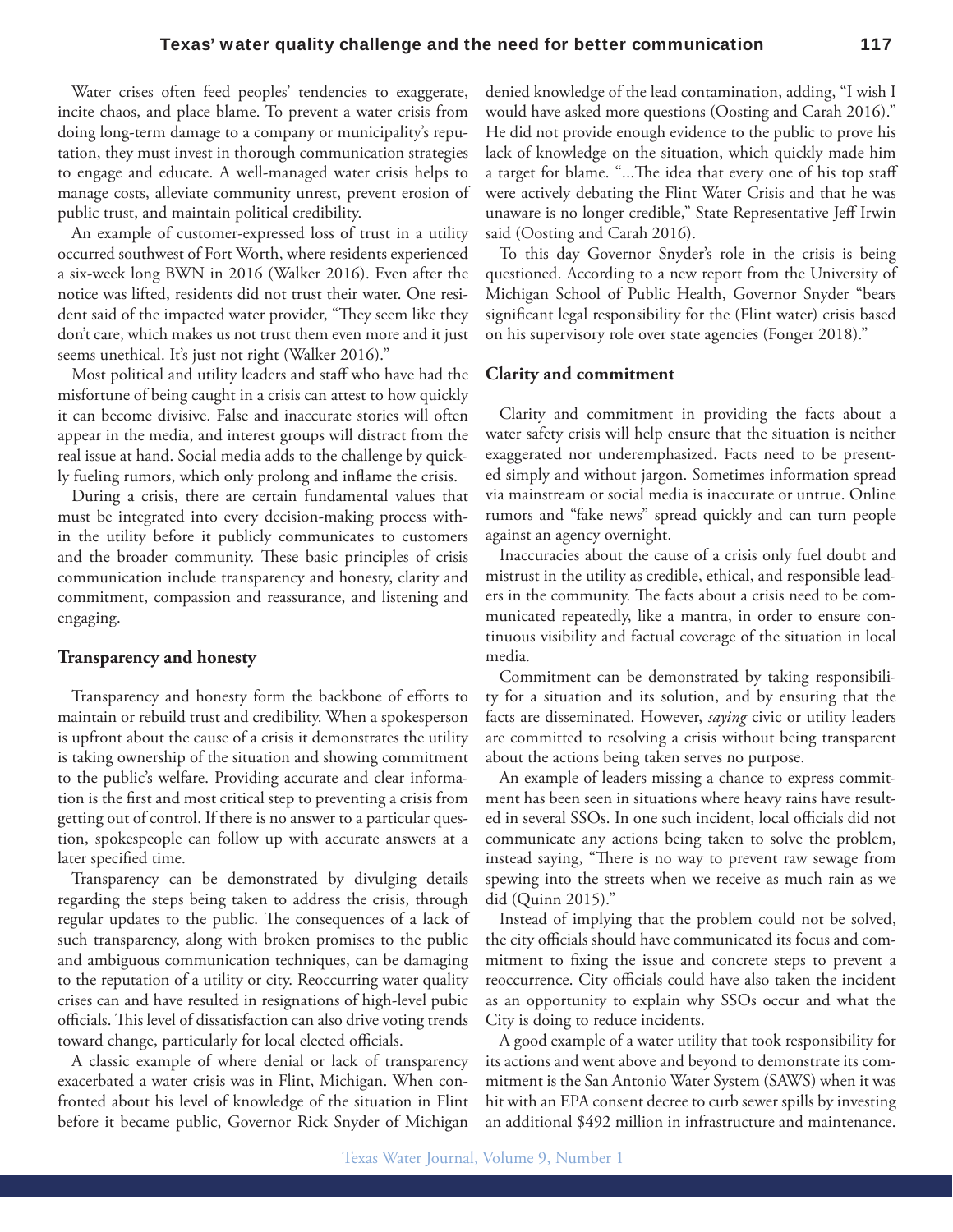SAWS' acceptance of the situation and promise to fix the situation was nicely captured in President and CEO Robert Puente's comments, "This agreement is designed for the most cost-efective use of ratepayer dollars and avoids costly federal litigation (SAWS 2013)." Focusing on the customer and emphasizing the legal and fiscal responsibility of the utility is a positive message that helps build public support for the utility.

#### **Compassion and reassurance**

Utilities should be relatable to customers and express understanding of a water crisis' impact on their well-being. They should share sincere sympathies with the public while at the same time reassuring customers that experts are managing the crisis with speed, thoroughness, and integrity.

Note that customers and the public do not want nor need to hear about how hard a situation is on the city, utility, or responsible entity. When BP CEO Tony Hayward said in response to the Deepwater Horizon disaster, "There's no one who wants this over more than I do. I'd like my life back," it only angered the public.

A good example of a city official showing compassion comes from former Corpus Christi Mayor Dan McQueen. Following the announcement of a tap water advisory (Hersher 2016), he said, "I hope you guys understand and feel the emotion I have right now. This certainly isn't something the city wanted to do. It's the 18th of December. We have Christmas right around the corner. My heart goes out to everybody in our city right now. I apologize. I apologize personally."

#### **Listening and engagement**

Traditional and social media should be used both to assess the public's concern and to disseminate information to the public. For example, Twitter can be used for brief alerts and updates, with Facebook allowing for more elaboration using various media assets such as videos, infographics, links, etc.

While social media reaches a broad spectrum of customers quickly, a crisis response requires direct engagement—usually face-to-face—by utilities and government entities connecting directly with the community. Allow opportunities for people to have conversations and ask officials and experts questions at open houses. This engagement should be conducted from the earliest stages of a crisis to clear up misinformation, help customers understand, and, most importantly, empower them to be heard.

A utility leader who is known for listening and relating to his customers is the former general manager of DC Water, George Hawkins. In 2004, a Washington Post article reported that DC Water attempted to 'cover up' its survey findings of 4,000 homes having lead levels exceeding the federally acceptable level set by EPA. Over 200 stories on the lead issue followed. At that moment, Hawkins being upfront and engaged in addressing the public's concerns helped to qualm the rightfully upset families that were impacted. "We've never denied what happened in the early 2000s…No question, it was a very significant problem in the District...We certainly learned from it, and now we have a very advanced [lead] control system in place (Shaver and Hedgpeth 2016)."

# **CONCLUSION**

he number of SSOs, BWNs, and LCPEs in Texas has significantly increased over the past six years, and the lack of an investment boost for infrastructure development suggest that the trend will continue. Crisis communication on water issues serves as a solution to the larger problem of our water infrastructure needing desperate and urgent attention. But improving water infrastructure is a massive feat and will take years to accomplish. To Texas' credit, several highly attractive public funding mechanisms are in place to assist and incentivize these needed improvements. Yet public funding and local ratepayer capacity alone may not be enough to meet all needs. Private capital investment should also be encouraged and relied upon. Efective communication can promote constituent support for infrastructure improvements. Absent of these efforts, communities may continue to be heavily impacted by water crises.

In order to prevent increased public dissonance, particularly on a highly sensitive issue such as clean drinking water, our recommendation is to increase investment in strategic communication and outreach on water crisis matters. Implementing the principles of efective crisis communication require discipline and experience to act fast while considering all factors of inluence. It is important to get the right messages across at the right time. Furthermore, a good crisis communication plan prevents further deterioration of a utility- or city-customer relationship.

If water crises are not managed with the sensitivity needed, public trust can be eroded, and that is very hard to rebuild. This lack of trust in a utility or city officials makes it very difficult to get approval for other initiatives (e.g. rate increases) when needed the most. The water crisis in Flint may have changed public perception toward water utilities indefinitely. Americans doubt their water quality more than ever, and if water utilities do not do a good job of reassuring their customers, especially during a crisis, then water professionals have failed.